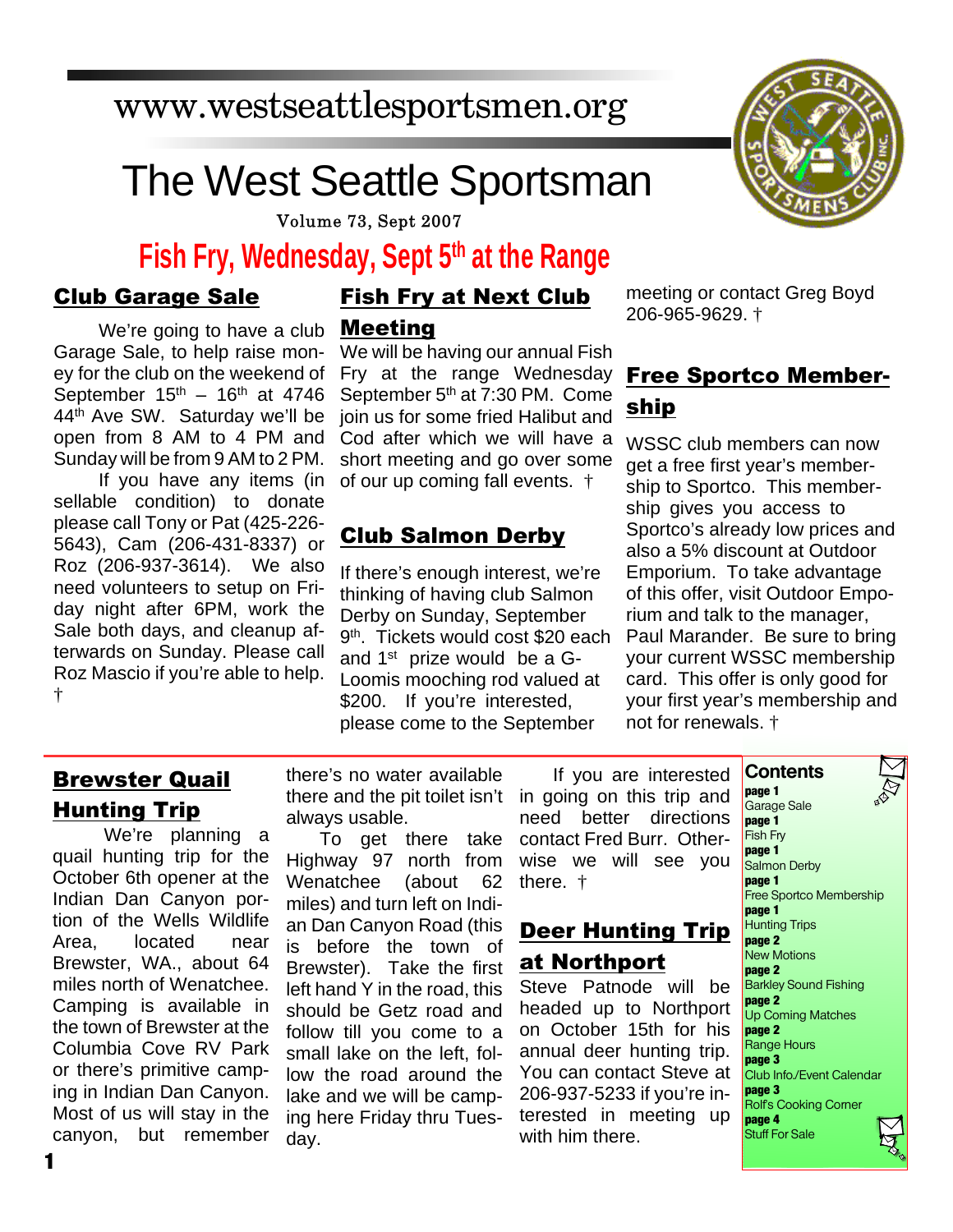#### Motions to be voted on during the September Meeting

First Motion: Vote on the purchase of a computer projector to use for Hunter Safety courses and also club meetings and functions. The money to purchase this will come from donations, proceeds from the garage sale and from the general club operational fund.

Second Motion: We would like to increase the dollar amount that Club Officers can approve to be paid without a vote, from \$20 up to \$200. Currently Article XIII, section 8 of the by-laws reads...

*The Board shall have the power to authorize payment of all legitimate bills for Club business if such bills are not in excess of twenty (\$20.00) dollars.*

The proposal would be to change that section of the bylaws to read...

*The Board shall have the power to authorize payment of all legitimate bills for Club business if such bills are not in excess of two hundred (\$200.00) dollars.* †

### Reminder!

Please report your Summer Puget Sound Crab catch by September 15th.

#### Barkley Sound Report

Earlier in the year, we put out an invitation for club members to join us on a trip this Summer up at the Canadian Princess Resort at Barkley Sound. Jerry and Roz joined Tony, Jay and Greg on our trip and we all had a great time. This charter strictly jigs Point Wilson Darts and uses pretty much the



same jigs for salmon, halibut, ling cod and rock fish. Jigging for salmon isn't as efficient as trolling up there so we only did fair on salmon. Jay picked up a couple nice chinook that weighed in the high teens and Roz caught a very nice chinook in the mid-twenty's.

We did catch some smaller chinooks (or springers as the Canadians call them) and also some coho, but most of the coho were wild so they had to be released . We did much better with the bottom fish. Since there was a lot of current and wind I didn't think vertical jigging the dart was working very well and switched to a white Berkley 8" Power Bait Grub on an on 8 oz. lead head. I just let out line periodically to keep it on or near the bottom and couldn't keep the ling cod off it. I ended up catching 9 ling and 5 small hali's in two days and Tony picked up a nice 25 lb ling on the same grub. The Power Bait grub worked great on rock cod also. I trimmed an 8" grub down and put it on a 4 oz. lead head which the rock cod loved. Once we limited the boat out on rock cod I decided to keep using it and try to pick up another ling. Never got that last ling, but a nice 64 lb hali decided that it looked pretty good.



**Range Hours and Activity**

Monday - Small Bore - 6 PM Tuesday - Air Pistol - 6 PM Wednesday - Juniors - Call Fred Burr at 206-935-4883 for information. Cost: Adult members \$2.00, nonmembers \$4.00, Juniors \$1.00.

**2** www.westseattlesportsmen.org The West Seattle Sportsman

## **Up coming Small bore & Air Matches**

Tacoma State International Smallbore Camp Sept 8 Puyallup State 4-H Championship Sep 29-30 Tacoma Schützenfest / Outdoor Int'l Championship Nov 3-4 Olympia State Indoor Int'l 3-P Championship (West) Puyallup JORC (West) Dec 8 Olympia JOARC (West)

Volume 73, Sept 2007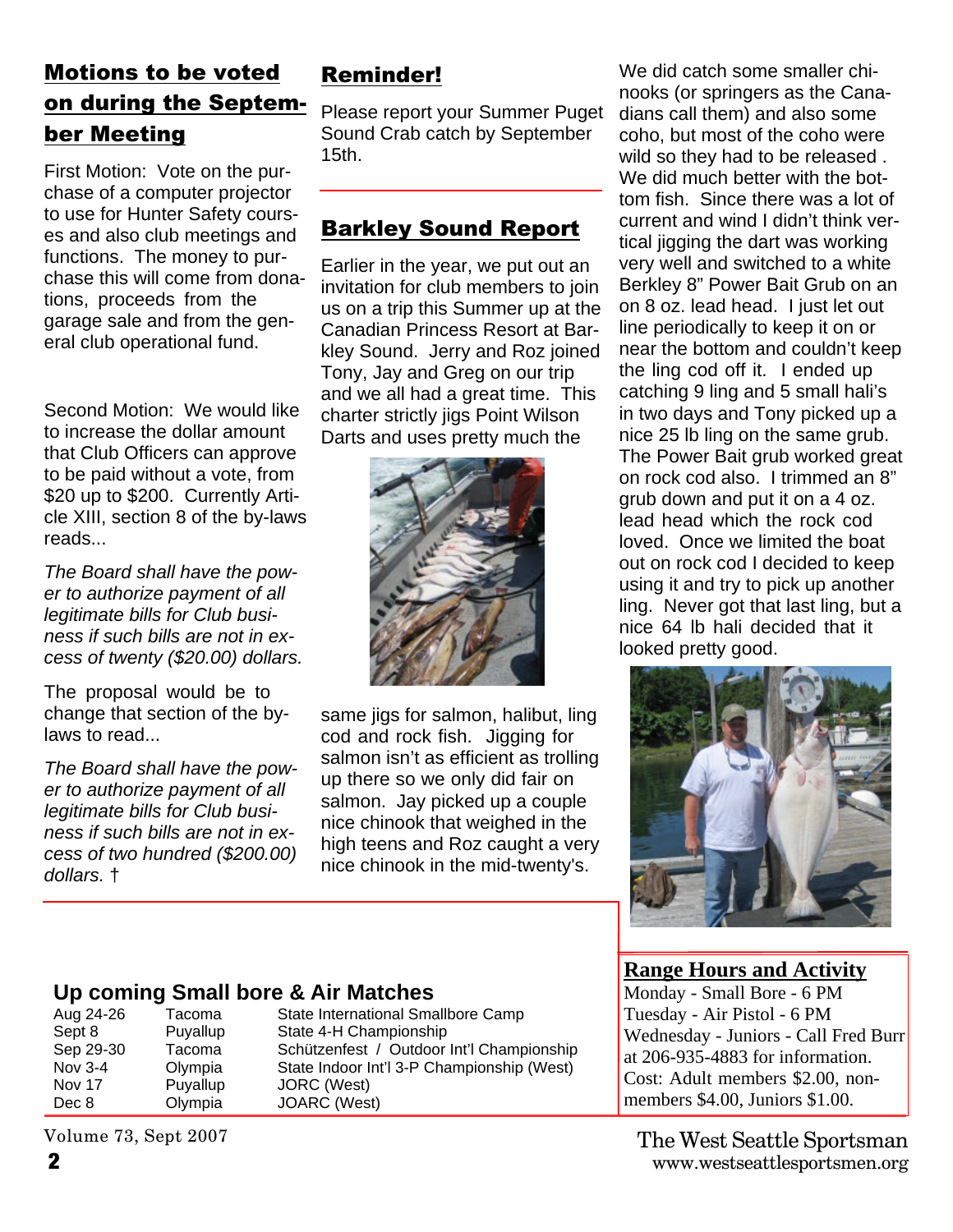### **The West Seattle Sportsmen's Club**

**Sponsors of the Roger Dahl Rifle Training Range**

#### **OFFICERS TRUSTEES LIFE TIME MEMBERS** President – Greg Boyd 206-965-9629 Rolf Erick son Fred Burr<br>Vice Pres. – Roz Mascio 206-937-3614 Jerry Mascio 206-937-3614 Ernie Frev Vice Pres. – Roz Mascio 206-937-3614 Jerry Mascio 206-937-3614 Ernie Frey<br>Secretary – Tony Olszewski 425-226-5643 Cam Robison 206-431-8337 Frank Novi Secretary – Tony Olszewski 425-226-5643 Cam Robison 206-431-8337 Frank Novito Treasurer – Fred Burr 206-935-4883<br>Rec. Sec. – Richard George Contact us at: info@westseattlesportsmen.org Rolf's Cooking Corner **Events Calendar** Sept 5<sup>th</sup> - Club Meeting/Fish Dijon-Glazed Halibut Fry Sept 9<sup>th</sup> - Salmon Derby ½ cup Dijon-style mustard Sept 15<sup>th</sup>-16<sup>th</sup> - Club Garage 2 cloves garlic, minced Sale ¼ cup chopped fresh parsley Oct 3rd - Club Meeting Oct  $6<sup>th</sup> - 9<sup>th</sup> -$  Quail Hunting ¼ tsp. salt 1. Combine mustard, garlic, parsley, **Trip** ¼ tsp. freshly ground pepper salt and pepper; brush over fish. Nov 7<sup>th</sup> - Club Meeting/Officer 4 (6-oz) halibut fillets **Elections** 2. Coat grill rack with nonstick cook-If you have any ideas for pro-Additional chopped fresh parsley grams to have at the club meeting spray. Preheat grill to medium. (optional) ings or any good outing ideas Grill fish, covered with grill lid, 6 to 8 let one of the Officers or Trustminutes on each side or until fish ees know. You may contact us flakes with fork. Garnish with addiat: tional parsley, if desired. info@westseattlesportsmen.org**New MEMBERSHIP APPLICATION** Renewal **WEST SEATTLE SPORTSMEN'S CLUB** Date I, Washington, being interested in the propagation and conservation of game birds, game animals, and fish in the State of Washington, do hereby apply for membership in the WEST SEATTLE SPORTSMEN'S CLUB and tender herewith the sum of \$\_\_\_\_\_\_\_\_\_ in payment of one year's dues. "I solemnly swear that I will abide by the Constitution and By-Laws of the West Seattle Sportsmen's Club and help in its up-building and I will not willfully disobey the Game Laws wherever I fish or hunt. I will always be a true sportsman both in the field and to my brother members at all times. If you would like to Signed receive the Club Street Address\_\_\_\_\_\_\_\_\_\_\_\_\_\_\_\_\_\_\_\_\_\_\_\_\_\_\_\_\_\_\_ newsletter by email check here. City\_\_\_\_\_\_\_\_\_\_\_\_\_\_\_\_\_\_\_\_\_\_\_, Zip\_\_\_\_\_\_\_\_\_\_\_\_\_ Phone **Email Phone Phone Phone Phone Phone Phone Phone Phone Phone Phone Phone Phone Phone Phone Phone Phone Phone Phone Phone Phone Phone Phone Phone Phone Phone Phone** Recommended by  $\Box$ (New Only)

www.seattlesportsmen.org **3** The West Seattle Sportsman

Volume 73, Sept 2007